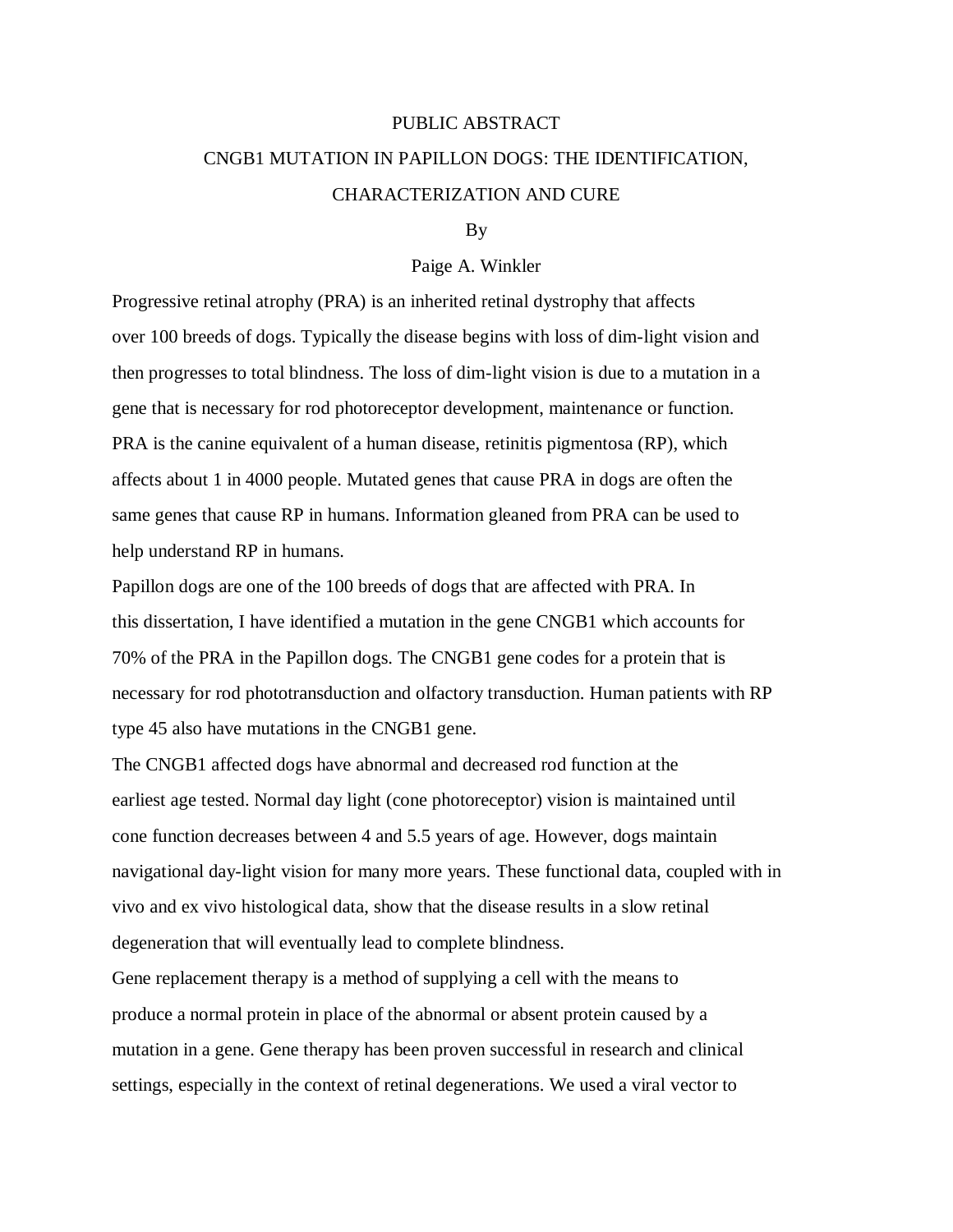introduce a copy of the normal dog CNGB1 gene back into the rod photoreceptors in the CNGB1 affected dogs. The gene therapy was able to rescue rod function and the rescue was maintained until the last data point was collected 9 months after injection. The olfactory involvement of the CNGB1 mutation was investigated in the CNGB1 affected dogs. The olfactory epithelium and the olfactory bulbs were abnormal in the CNGB1 affected dogs when compared to control dogs. I developed a behavioral test that could assess olfactory function in the CNGB1 dogs with very little training. The CNGB1 affected dogs had decreased but not absent olfactory function. The detailed descriptions of the retinal and olfactory phenotypes, in addition to the successful gene replacement therapy trial, in the CNGB1 affected dogs have laid the ground work for future studies including working with clinicians to advance gene replacement therapy trials in human patients with mutations in the CNGB1 gene.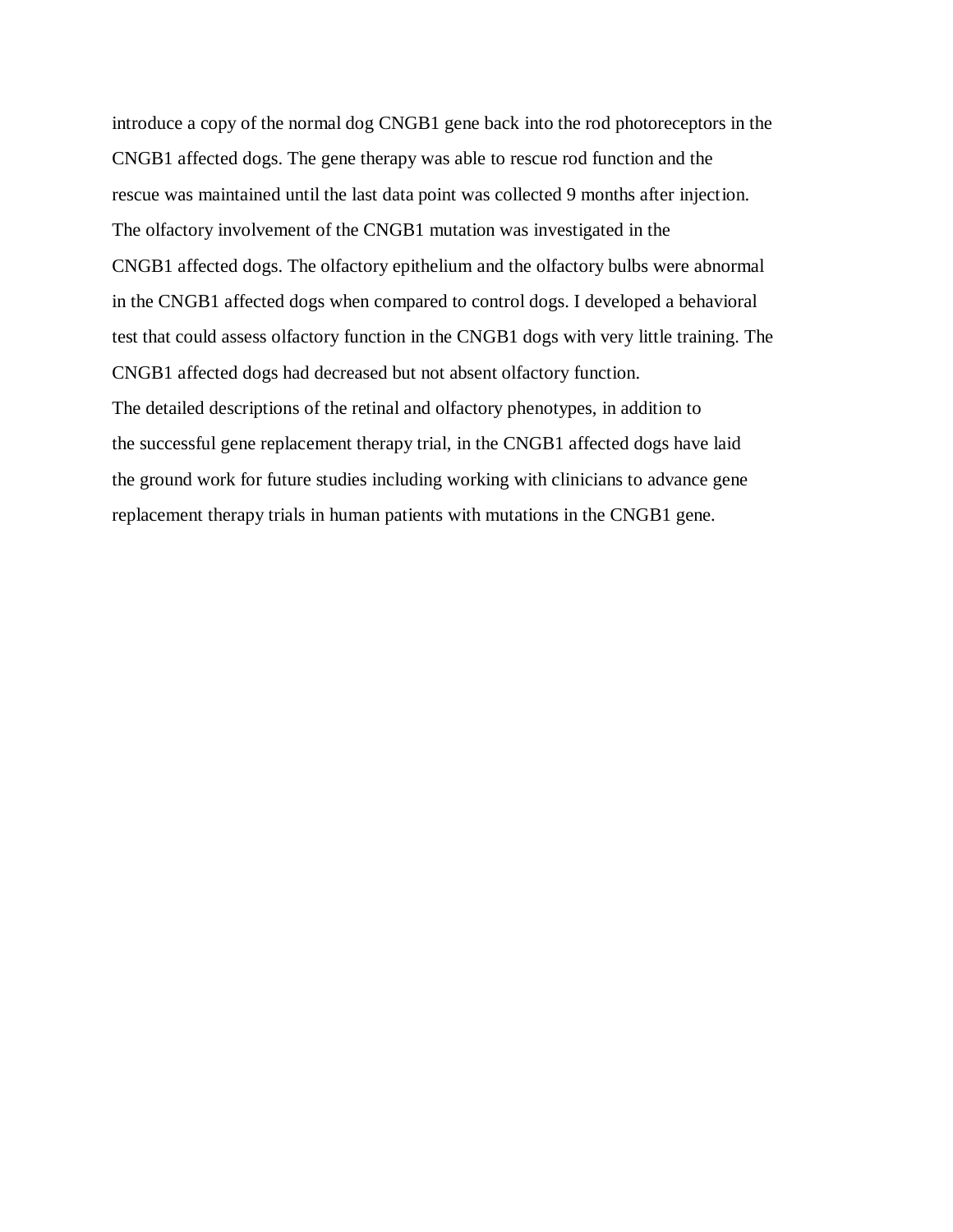#### ABSTRACT

# CNGB1 MUTATION IN PAPILLON DOGS: THE IDENTIFICATION, CHARACTERIZATION AND CURE

### By

#### Paige A. Winkler

Progressive retinal atrophy (PRA) is an inherited retinal dystrophy that affects over 100 breeds of dogs. It is characterized by a bilateral retinal degeneration commonly resulting in blindness. Affected dogs typically present with loss of dim light vision, attenuation of retinal blood vessels and tapetal hyperreflectivity. The purpose of this study was to identify the underlying cause of PRA in Papillon dogs and to characterize the phenotype at the cellular and molecular levels.

I identified a mutation in the gene CNGB1 which accounts for 70% of the PRA in the Papillon dogs. The CNGB1 mutation involves a 6 base pair insertion and a 1 base pair deletion resulting in exon skipping and a premature stop codon cause by a frameshift. CNGB1 encodes the β-subunit of a cyclic nucleotide-gated ion (CNG) channel. CNGB1 has multiple splice variants expressed in rod photoreceptors, olfactory sensory neurons and other tissues. CNG channels are directly involved in rod phototransduction and olfactory transduction.

The retinal phenotype of the CNGB1 affected dogs was characterized by in vivo and ex vivo analyses. Electroretinograms (ERGs) and behavioral vision testing were conducted to assess retinal function throughout the course of the disease. The CNGB1 affected dogs had decreased and abnormal rod function at the earliest age tested but cone function was preserved until 5.5 years of age. Histological analyses showed that the morphology of rod photoreceptors deteriorate slowly over the first  $\sim$ 1.5 years of life while cone photoreceptor morphology is preserved for longer.

Adeno-associated viral (AAV) vector therapy was used to treat five CNGB1 affected dogs with a wild-type copy of canine CNGB1 cDNA. One eye was injected with a low titer (1x1012) of an AAV vector delivering CNGB1 cDNA, six eyes were injected